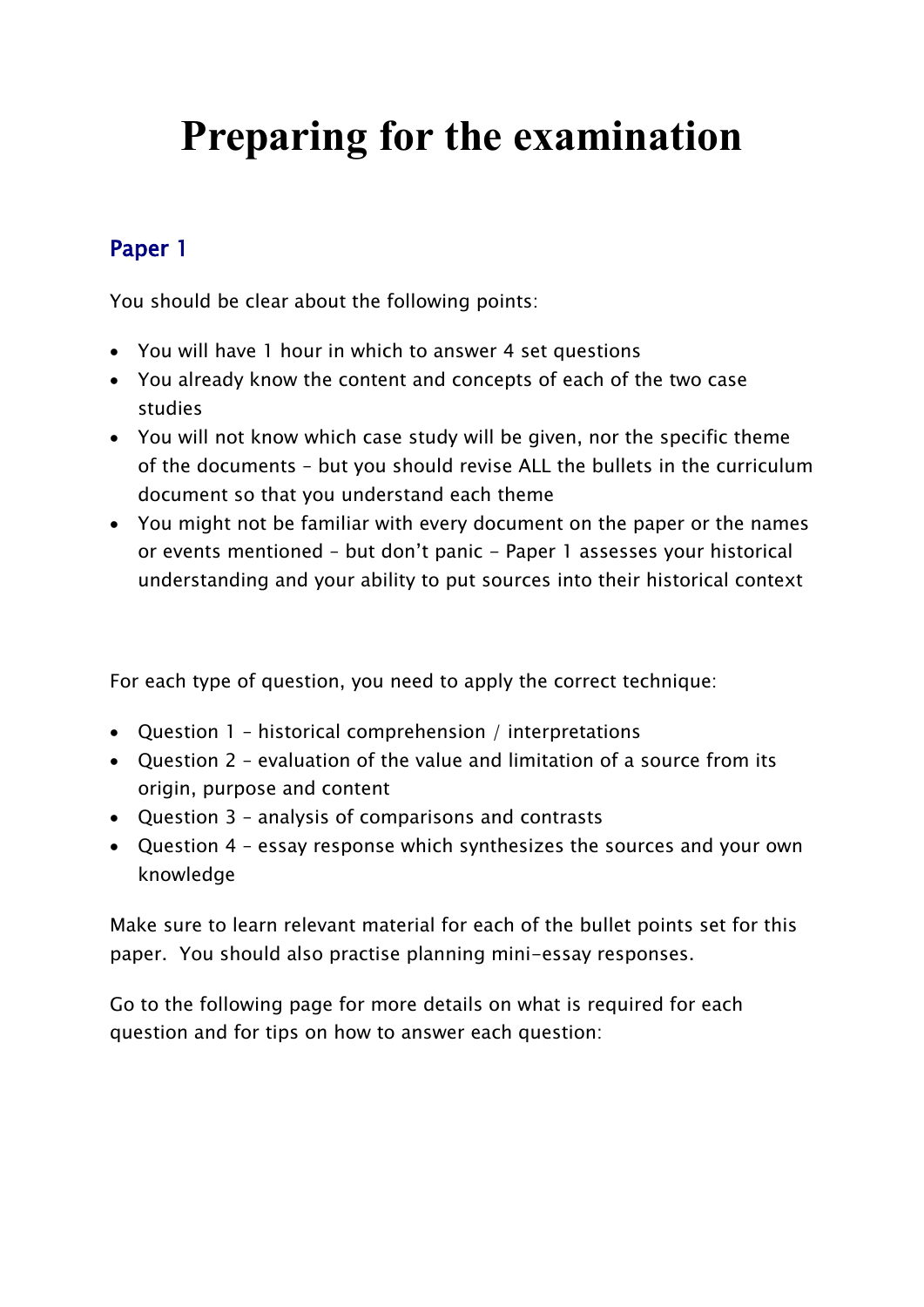The four questions on Paper 1 will always be structured in the same way. This is a great advantage for students as they can learn the specific skills needed to answer each question.

This page provides guidelines for answering each question. At the bottom of this page you will find a PowerPoint slideshow that you can use to explain these points to students. You will also find a range of help sheets for students.

## Question 1 (5 marks)

## This is in two parts: a 3 mark question and a 2 mark question.

Question 1 assesses historical comprehension of the sources; own knowledge should not be included in the written answer. (Though it will of course help in the understanding of the sources).

#### Part a

This is a 3 mark question. Thus 3 separate points are needed. Students should make it clear to the examiner that they are addressing 3 points by using Firstly, Secondly, Finally. This will also remind them to look for 3 separate points!

It is possible to quote from the source to support a point, though quotes should be brief, maybe two or three words in support.

#### Part b

This is usually linked to a visual source and will ask for the 'message' of the source. Again, it is testing comprehension and again, two separate points are needed. Each separate point should be supported by details in the source.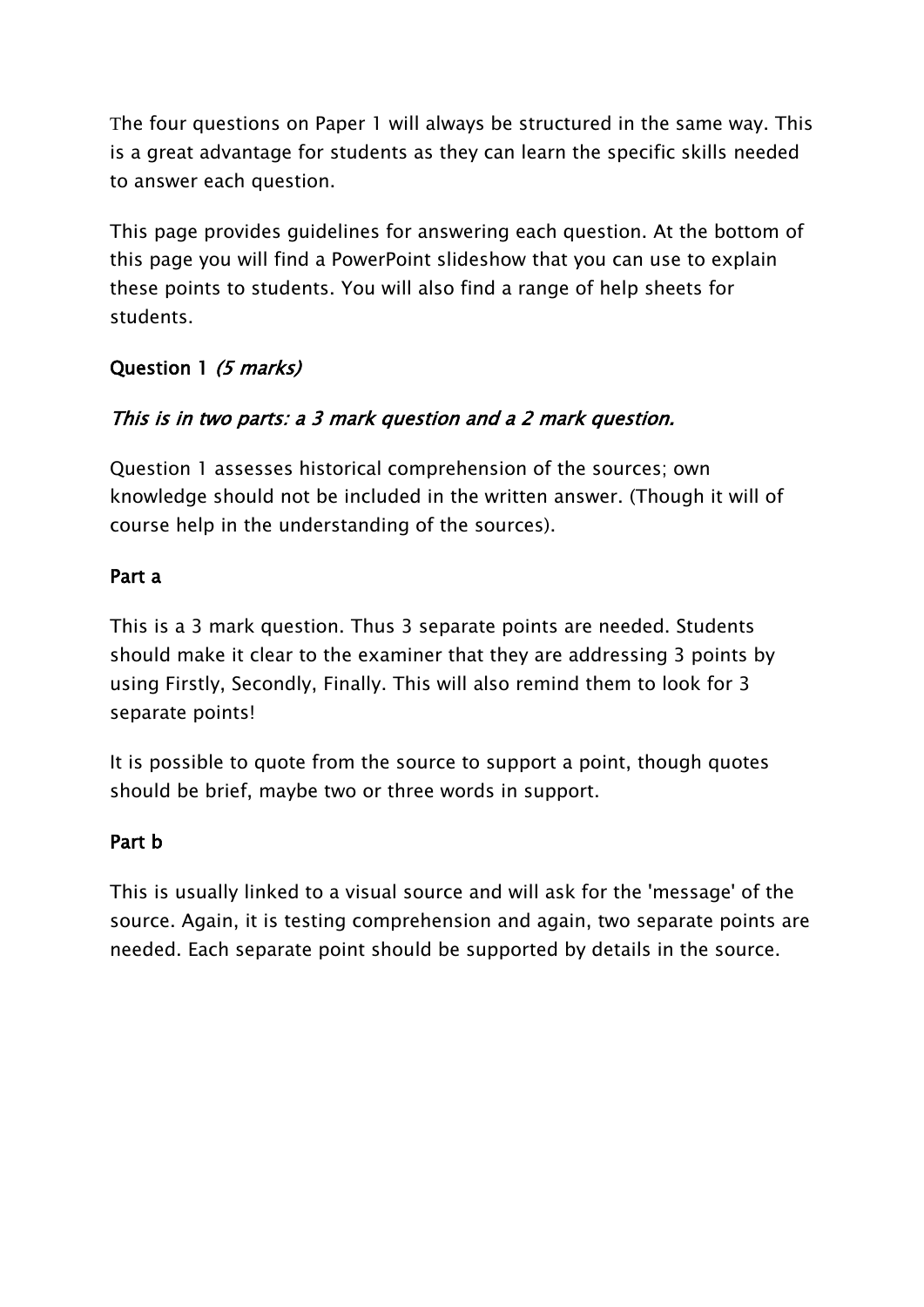## Question 2 (4 marks)

Question 2 requires the evaluation of one source for its value and limitations (for a historian studying a particular issue) by the examination of the source's origin, purpose and content. Students must therefore become familiar with studying the provenance of the source (which will be given at the start of the source) very carefully and looking at the style and content of the language. They should be asking the following questions:

For origin:

- Who wrote/said/drew the source?
- When was it written or published?
- Where did the person write it/say it/draw it?
- What type of source is it  $-$  e.g. a memoir, a diary or a cartoon?

#### For purpose:

- Why was the source created? (private/public purposes?)
- Who was the intended audience?

#### For content

- Is the language objective or does it sound exaggerated or one-sided?
- What is the tone of the source?
- What information and examples are used to support arguments?

Note that it is not necessary for students to focus on whether the source is primary or secondary; this distinction does not in itself help to analyze the value of the source.